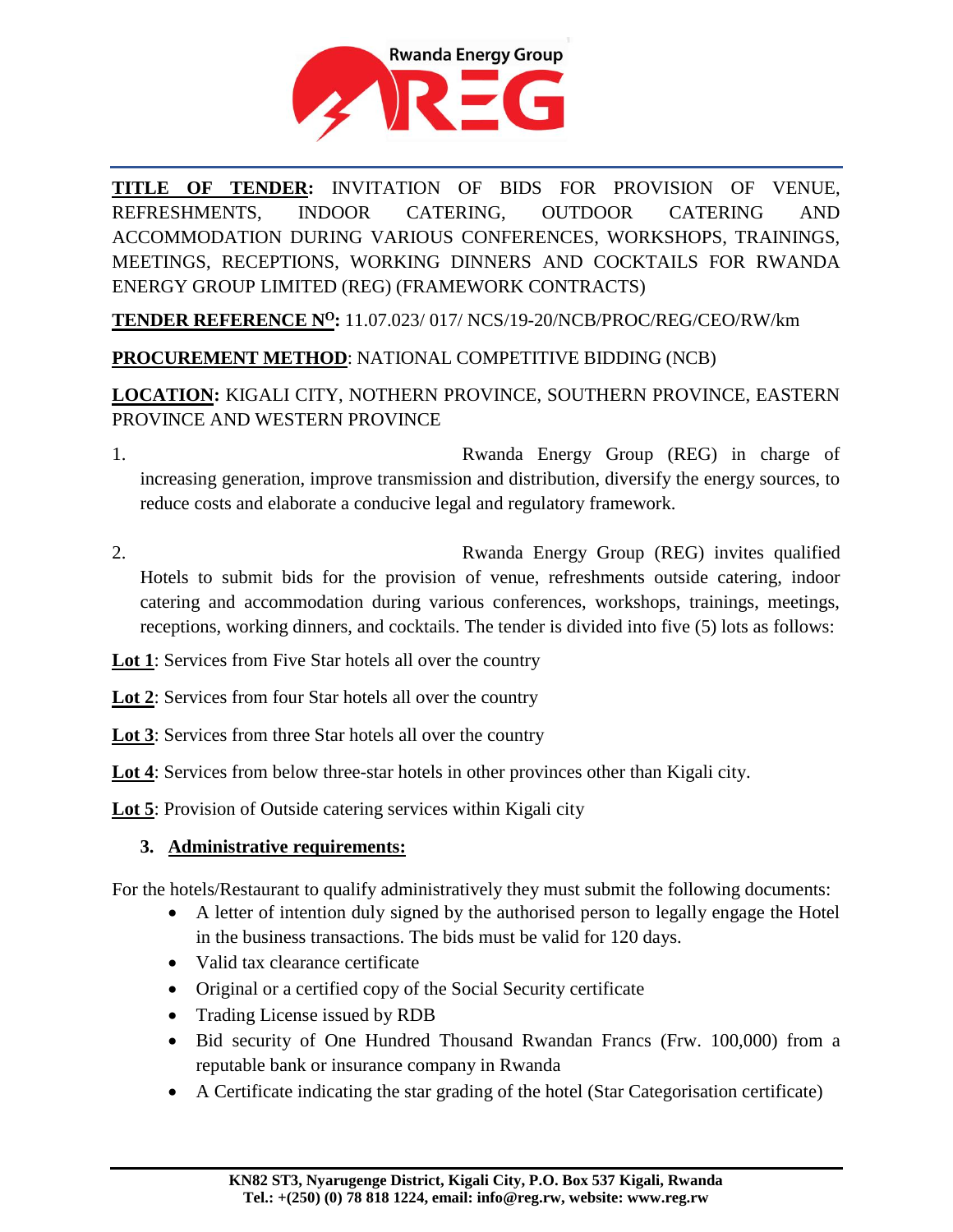

• Complete addresses and the responsible person for the bidding transactions

#### **4. Technical requirements**

For the hotels or restaurants to qualify technically they must fulfil the following requirements

- Description of the services offered by the hotel or restaurant;
- The contract will be awarded to all the bidders that qualify administratively and technically on each lot;
- Award will be done to more than one hotel or more than one restaurant on each lot from all the locations mentioned above;
- Tender award will be subject to site visit by the client;
- All awarded hotels, motels, restaurants, etc… will sign a framework contract of 2 years to be renewable depending the performance of the Service Provider. Unit prices in Frw to be used during that contract period will remain unchanged;
- We will always provide the purchase order two (2) days before for the hotel or resto services requested and we secure the payment of invoices within thirty (30) calendar days from the date of receiving invoice at REG/EUCL offices.

### **5. Financial requirements**

Services to be provided Services or menus Unit Price/ person in **Rwf ( all Taxes inclusive)** Conference hall Dne day Conference hall Half day Tea/coffee break with snacks | One person Lunch with soft drink (List of all available menus) One person Dinner (List of all available menus) One person Cocktails per head in the mentioned ranges of people Up to 20 people Between 20 and 50 People Between 50 and 100 People Between 100 and 200 people Between 200 and 300 people Above 300 People Conference packages **(Flips chart, markers, writing**  Full day package per person with 2 coffee/tea breaks, 2 bottles of

The price quotations are required for the following items: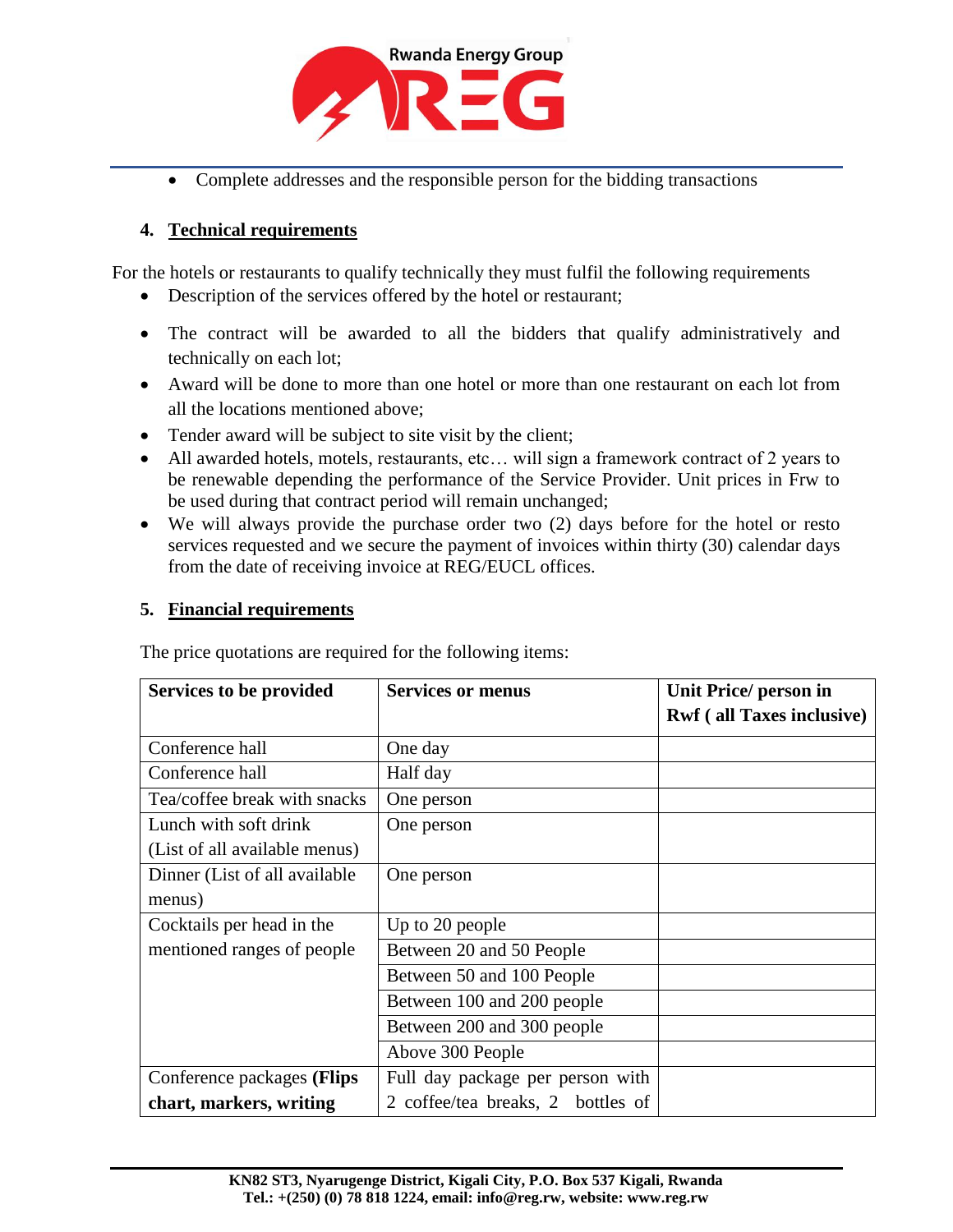

| pads and pens, sound        | Mineral water, and 1 Lunch                 |  |
|-----------------------------|--------------------------------------------|--|
| system, and projector       | Half day package per person with           |  |
| required for workshops to   | coffee/tea break, 1 bottle<br>of           |  |
| be included)                | mineral water, with lunch                  |  |
|                             | Half day package per person with           |  |
|                             | coffee/tea break, 1 bottle<br>of           |  |
|                             | mineral water (without lunch)              |  |
| Sound system, projector     | All public address systems,                |  |
|                             | podium, 3 microphones (2 wireless          |  |
|                             | and 1 for top table/lecturing) and         |  |
|                             | projector                                  |  |
| Lodging (Bed and breakfast) | prices<br>(provide unit<br>for<br>all      |  |
|                             | available categories)                      |  |
| Beverages (Drinks)          | Provide unit prices for all soft,          |  |
|                             | alcoholic, wine and liquor drinks          |  |
|                             | available, hot or cold.                    |  |
| For Lot 5: Outside Catering | Prices for Soft drink, mineral             |  |
| services within Kigali city | water, tea/coffee break and snacks,        |  |
|                             | lunch with a soft drink or mineral         |  |
|                             | water must be attached inclusive           |  |
|                             | of the transport charges for outside       |  |
|                             | catering services                          |  |
| <b>Sports Facilities</b>    | <b>Bidders</b><br>bids<br>submitting their |  |
|                             | under lots $1, 2, 3, 4$ (Excluding         |  |
|                             | Kigali city) shall quote for the           |  |
|                             | various sport facilities at their          |  |
|                             | premises or available<br>at their          |  |
|                             | disposal                                   |  |

**Note**: **For lot 1, lot 2, lot 3 and lot 4**, the menu, for each item must be attached;

**For lots 5 and 6**, the unit prices for soft drink, mineral water, tea/coffee break and snacks, lunch with a soft drink or mineral water must be attached inclusive of the transport charges for outside catering services

6. Bids must be delivered to the address below **at or before 10:00 hours local time** on day **10/02/2020.** Electronic bidding **will not** be permitted. Late bids will be rejected.